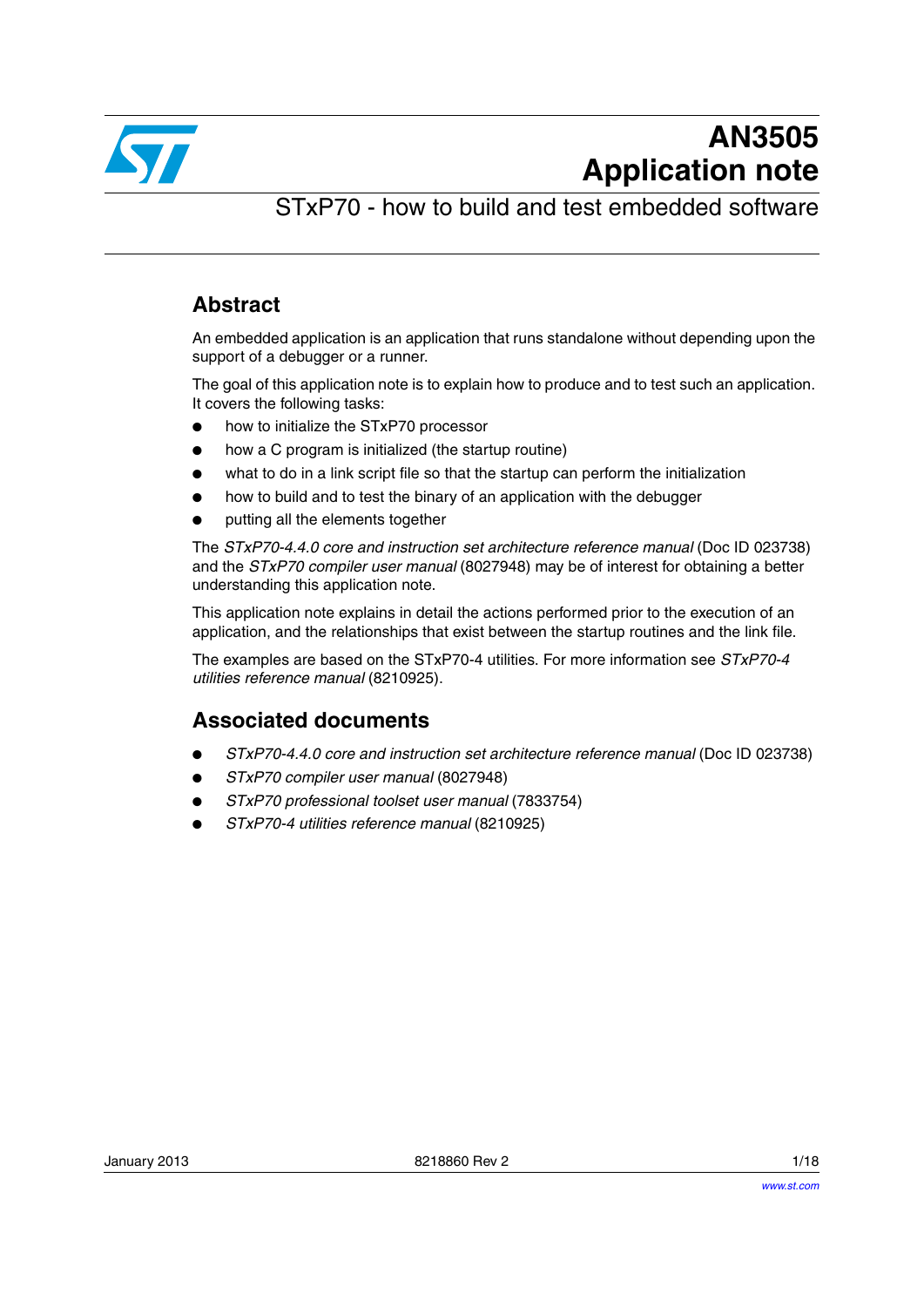# **Contents**

| $\mathbf 1$             |                                                                |       |  |  |  |  |
|-------------------------|----------------------------------------------------------------|-------|--|--|--|--|
| $\overline{2}$          |                                                                |       |  |  |  |  |
|                         | 2.1                                                            |       |  |  |  |  |
|                         | Initialization of global variable by the application  8<br>2.2 |       |  |  |  |  |
|                         |                                                                | 2.2.1 |  |  |  |  |
|                         |                                                                | 2.2.2 |  |  |  |  |
|                         |                                                                | 2.2.3 |  |  |  |  |
| 3                       |                                                                |       |  |  |  |  |
| $\overline{\mathbf{4}}$ | Creating binary executable image in formats other than ELF  15 |       |  |  |  |  |
| 5                       |                                                                |       |  |  |  |  |
| 6                       |                                                                |       |  |  |  |  |
| $\overline{7}$          |                                                                |       |  |  |  |  |

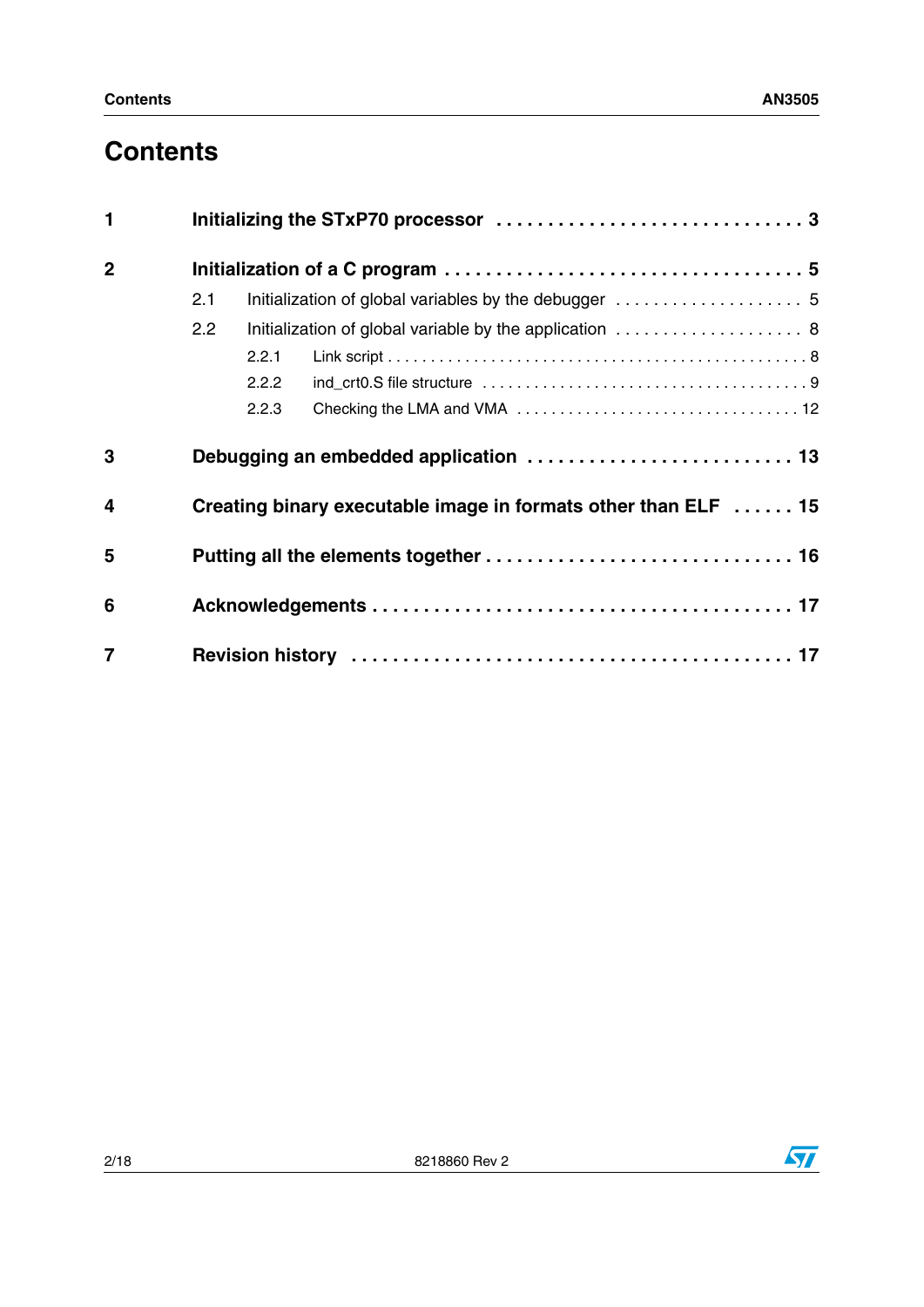### <span id="page-2-0"></span>**1 Initializing the STxP70 processor**

Some hardware resources of the STxP70 must be explicitly initialized by software following a hardware reset (this includes the stack pointer SP and the enable status of the hardware loops). The file responsible of this initialization is called  $\text{crt0.s}$  (located in the directory stxp70cc/*version-stxp70cc*/src/lib/newlib/newlib/libc/sys/stxp70).

*Note:* Depending upon the STxP70 core configuration, this file is called crt0-nohwloop.s when *hardware loops are not implemented in the STxP70 core.*

> This file is a good starting point from which to write a dedicated routine that performs the initialization routine of a complete system. The only point where particular care should be taken is the initialization of the stack pointer. *[Figure 1](#page-2-1)* is an excerpt from  $\text{crt0.s}$  that shows how it normally deals with stack pointer initialization:

```
Figure 1. Excerpt from crt0.s
```

```
...snip...
// ****************************
// Stack pointer initialization
// ****************************
// __syscallbkp1 is handled by a potential debugger if connected.
// nop is replaced by a bkp. When the debugger reaches bkp associated
// to __syscallbkp1, it sets r0 to argc value.
g7? MAKECST r0, 0 ;; // resets potential value of argc
 __syscallbkp1:
   nop ;;
   cmpeq g0, r0, 0 ;;
g0? MAKEABS sp, __stm_end_stack1 ;;
...snip...
```
The stack pointer is conditionally initialized by the application. The reason for this is that when the application is run from the debugger (or from the runner), arguments may be passed to the  $\text{main}(i)$  function, which means that the debugger (or runner) may have to modify the value of the stack pointer. In the contrary case, when the application runs standalone, the stack pointer MUST be initialized by the application.

When the condition is managed by the debugger (or by the runner) automatically, it is at a cost of three extra instructions (these instructions are saved in the final application). In the code in *[Figure 1](#page-2-1)*, when a debugger (or a runner) is connected, it automatically looks for a syscallbkp1 symbol within the application. If it finds it, it replaces the associated instruction (a nop in this case) with a bkp that it handles by returning 1 in  $r0$ . Therefore, the comparison that follows clears  $q0$ , ensuring that the two instructions following are not executed.

In the case where no debugger (or runner) is connected, the  $\log$  instruction following syscallbkp1 label is left unchanged and so the two sp initialization instructions are executed.

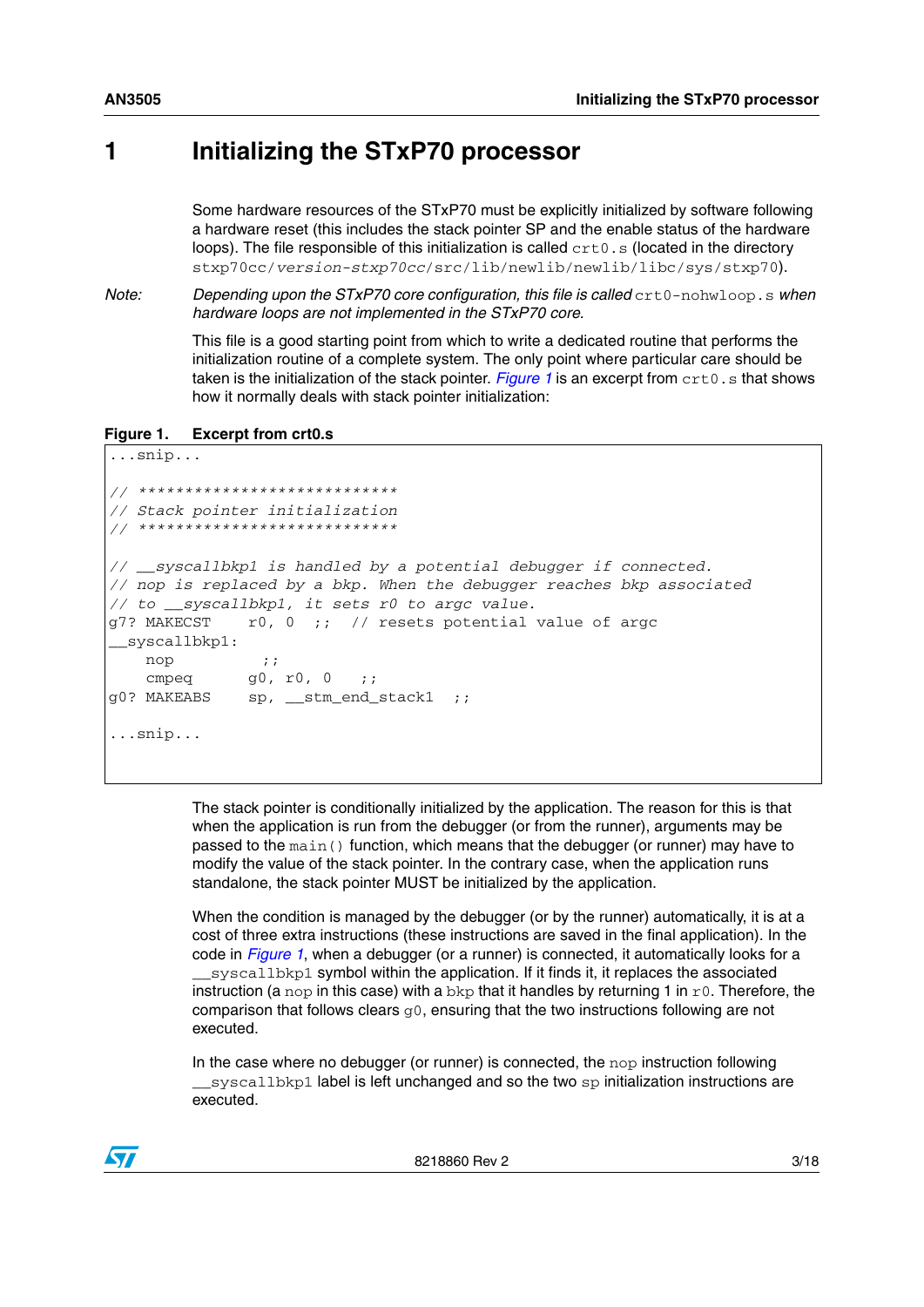If code size is at a premium, savings can be obtained by removing the conditional part of the code and initializing SP explicitly. The code shown in *[Figure 1](#page-2-1)* can consequently be replaced by the code in *[Figure 2](#page-3-0)*.

*Note:* However, if the application is run from the debugger, any arguments (argc or argv) *passed to* main *are lost.*

<span id="page-3-0"></span>**Figure 2. Excerpt from crt0.s (modified)**



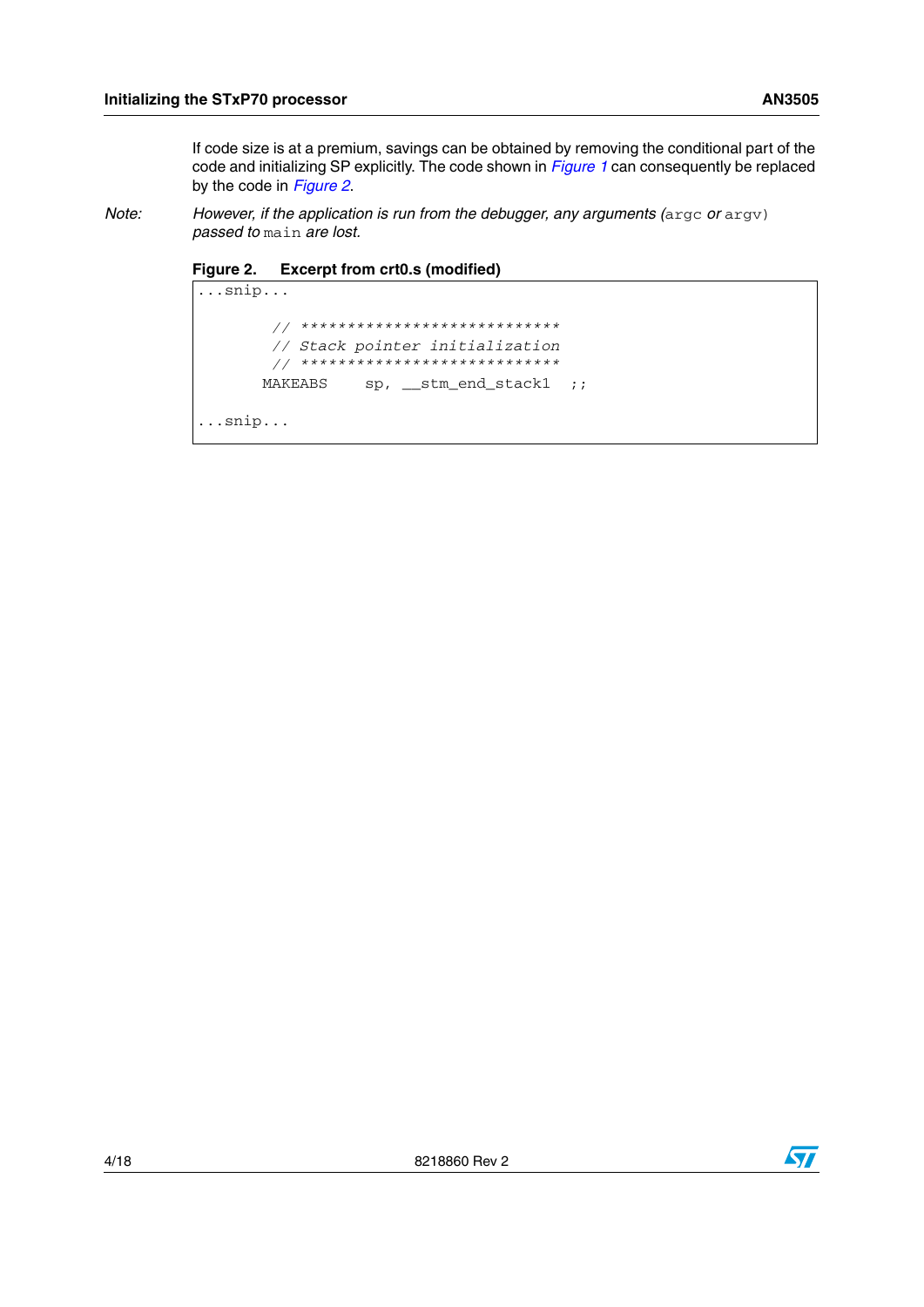### <span id="page-4-0"></span>**2 Initialization of a C program**

An embedded application is an application that runs without depending upon the support of a debugger or a runner. This means that initialization of the C program must be performed by the application itself and cannot be done by the debugger.

In this context, initialization means the implicit initialization of global variables. When a debugger runs an application, then the debugger itself initializes these variables (thus avoiding the need to insert extra cycles into the startup routine). This application note describes the following:

- how the debugger performs this initialization
- how to build an application that performs the same initialization by itself
- how to test such an executable with the debugger.

#### <span id="page-4-1"></span>**2.1 Initialization of global variables by the debugger**

Consider the code fragment called embedded.c in *[Figure 3](#page-4-2)*:

<span id="page-4-2"></span>**Figure 3. Example code to demonstrate initialization of global variables**

```
#include <stdio.h>
int A[10] = \{0, 1, 2, 3, 4, 5, 6, 7, 8, 9\};int main(void) {
          int i;
          for(i=0; i<10; i++) {
               printf("A[%d]=%d\n", i, A[i]);
 }
           return 0;
}
```
The simplest way to compile this code is with the following command line:

stxp70cc -mcore=stxp70v4 -g -o embedded.exe embedded.c

*Note: By default, the link script used is* sx\_valid.ld*, located at Toolset\_Root/stxp70cc/4.3/stxp70v4/lib/ldscript.*

> Next, invoke the application with the debugger. This is done with the following command line:

sxqdb -target=default embedded.exe

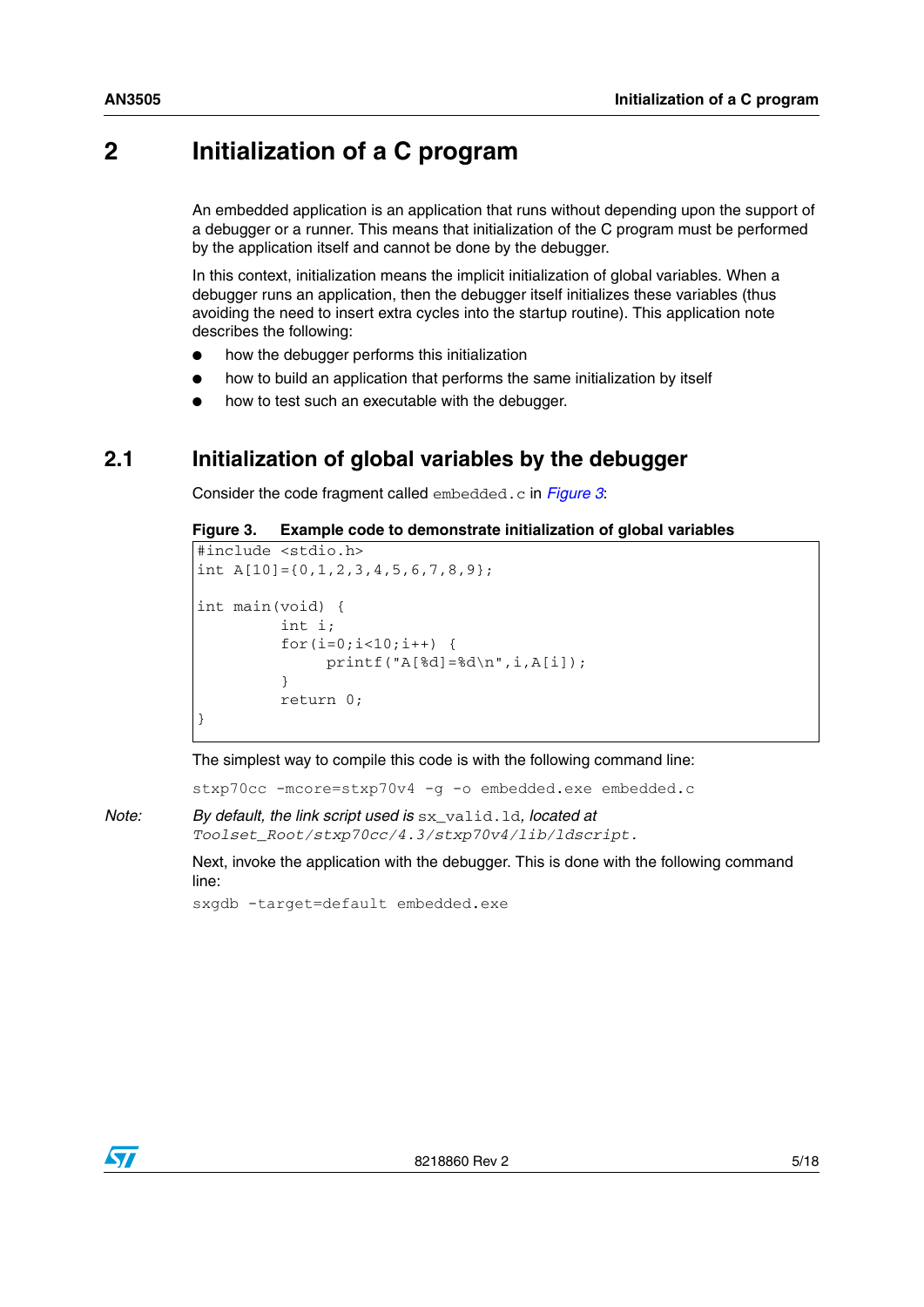Alternatively, the debugger can be invoked from within STWorkbench. The default for the **Stop on startup at:** option is for the debugger to stop when it reaches main; modify this so that the debugger stops when it reaches \_start instead. See *[Figure 4](#page-5-0)*.

| ₹<br><b>Debug</b><br>$\vert x \vert$                                                                                                                                                                                                                                                     |                                                                                                                                                                                                                                                                                                                                                                                                                                                                                                                                                                                                                                                                                               |  |  |  |  |  |
|------------------------------------------------------------------------------------------------------------------------------------------------------------------------------------------------------------------------------------------------------------------------------------------|-----------------------------------------------------------------------------------------------------------------------------------------------------------------------------------------------------------------------------------------------------------------------------------------------------------------------------------------------------------------------------------------------------------------------------------------------------------------------------------------------------------------------------------------------------------------------------------------------------------------------------------------------------------------------------------------------|--|--|--|--|--|
| Create, manage, and run configurations<br>Create a configuration that will debug a STxP70 program with debugger.                                                                                                                                                                         |                                                                                                                                                                                                                                                                                                                                                                                                                                                                                                                                                                                                                                                                                               |  |  |  |  |  |
| <b>KBXBB</b><br>type fiter text<br>C/C++ Attach to Local Appl<br>C C/C++ Local Application<br>C/C++ Postmortem debugg<br>C GDB Hardware Debugging<br>ST Applications<br>$\overline{\Box} - \overline{AT}$ STxP70 Debug C/C++/<br>$\sqrt{27}$ embedded<br>$\sqrt{2V}$ STxP70 Debug C/C++/ | Name: embedded<br>Main 00- Arguments 75 Environment 13 Debugger   12 Source   13 Common<br>Debugger: STxP70 GDB Debugger<br>$\overline{\phantom{a}}$<br>$\nabla$ Stop on startup at:<br>start<br>dvanced<br>Debugger Options<br>Shared Libraries<br>Main<br>GDB debugger<br>sxgdb<br>Browse<br>GDB command file:<br>Browse<br>Debugger option<br>Disable Core Check Consistency<br>More debugger options:<br>More options:<br>Target selection<br>Extension<br>$\Box$ fpx<br>Target<br>$\Box$ admX<br>default<br>$\overline{\phantom{a}}$<br>$\Box$ DEX<br>OCE Configuration<br>$\vert \cdot \vert$ 7<br>$\overline{\mathbf{V}}$ Disable NMIs when core is stopped OCE Priority: $\leftarrow$ |  |  |  |  |  |
| $\blacktriangleright$<br>Filter matched 7 of 8 items                                                                                                                                                                                                                                     | Reyert<br>Apply                                                                                                                                                                                                                                                                                                                                                                                                                                                                                                                                                                                                                                                                               |  |  |  |  |  |
| $\circledR$                                                                                                                                                                                                                                                                              | Close<br>Debug                                                                                                                                                                                                                                                                                                                                                                                                                                                                                                                                                                                                                                                                                |  |  |  |  |  |

<span id="page-5-0"></span>**Figure 4. Invoking the debugger from STWorkbench**

Examining the global variable A at this point shows that it is already initialized. The debugger has performed this initialization itself.

To do this, the debugger copied all the sections described in the ELF file to their respective memory locations. The global data variable  $A$  is located into the . data section. This section has an identical value for both its Load Memory Address (or LMA, also known as Physical Address, that is, the address where this section is physically loaded) and for its Virtual Memory Address or VMA (the runtime address).

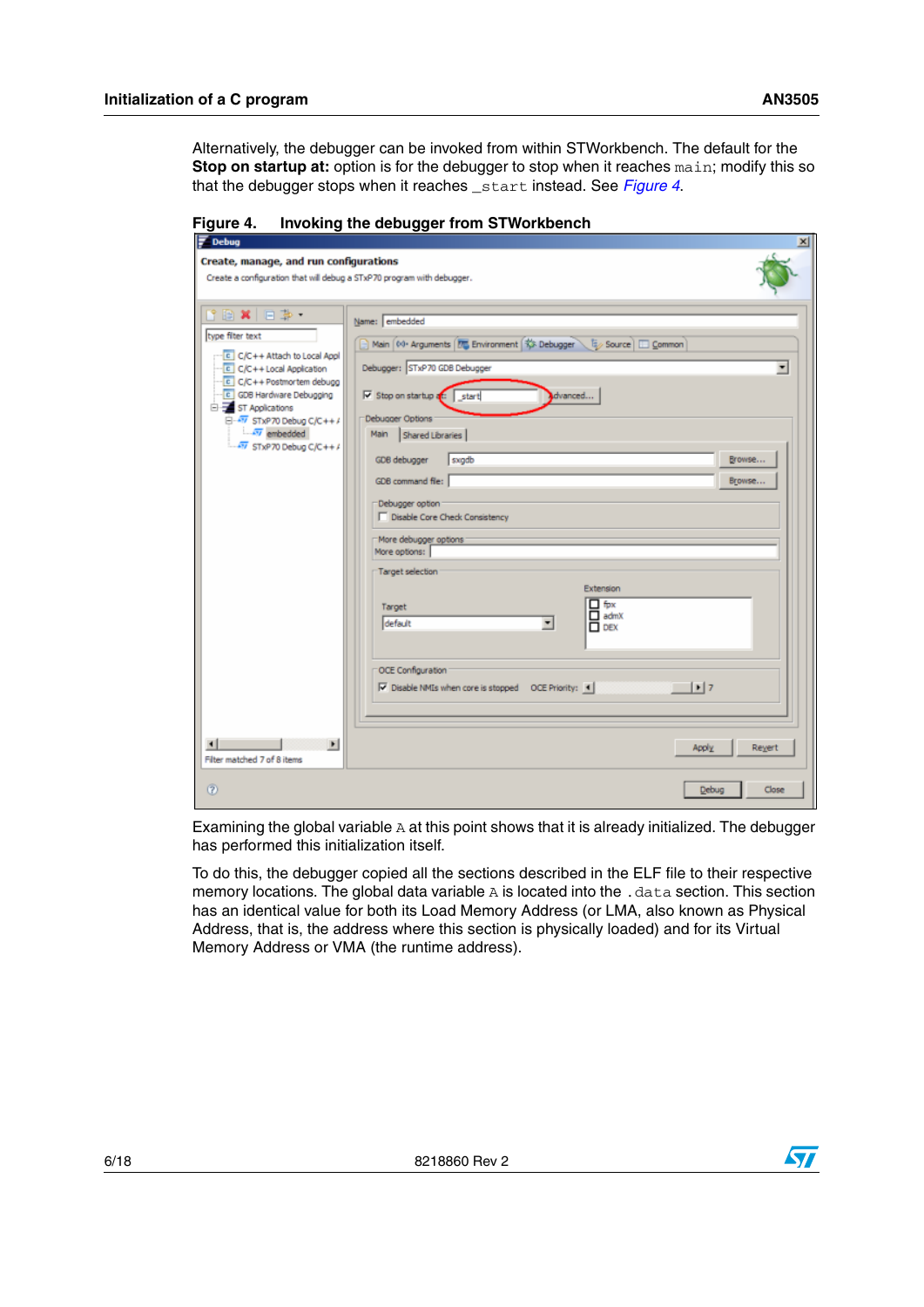This can be seen with the **stxp70-readelf** utility provided in the STxP70 Toolset. The output of the utility is shown in *[Figure 5](#page-6-0)*.

```
Figure 5. stxp70-readelf output of embedded.exe
```

```
$ stxp70-readelf -mcore=stxp70v4 -l embedded.exe
Elf file type is EXEC (Executable file)
Entry point 0x400000
There are 4 program headers, starting at offset 64
Program Headers:
 Type Offset VirtAddr PhysAddr
               FileSiz MemSiz Flags Align
  LOAD 0x0000000000001000 0x0000000000000000 0x0000000000000000
                0x0000000000000004 0x0000000000004010 RW 1000
  LOAD 0x0000000000001010 0x0000000000004010 0x0000000000004010
                0x0000000000000910 0x0000000000000914 RW 1000
  LOAD 0x0000000000001928 0x0000000000004928 0x0000000000004928
                0x0000000000000570 0x0000000000300578 RW 1000
  LOAD 0x0000000000002000 0x0000000000400000 0x0000000000400000
                0x0000000000009ba4 0x0000000000009ba4 RWE 1000
 Section to Segment mapping:
  Segment Sections...
  00 .nullptr .stack1
   01 .data .bss
   02 .rodata .heap
   03 .startup .thandlers .textlib .text .secinit
\boldsymbol{\mathsf{S}}
```
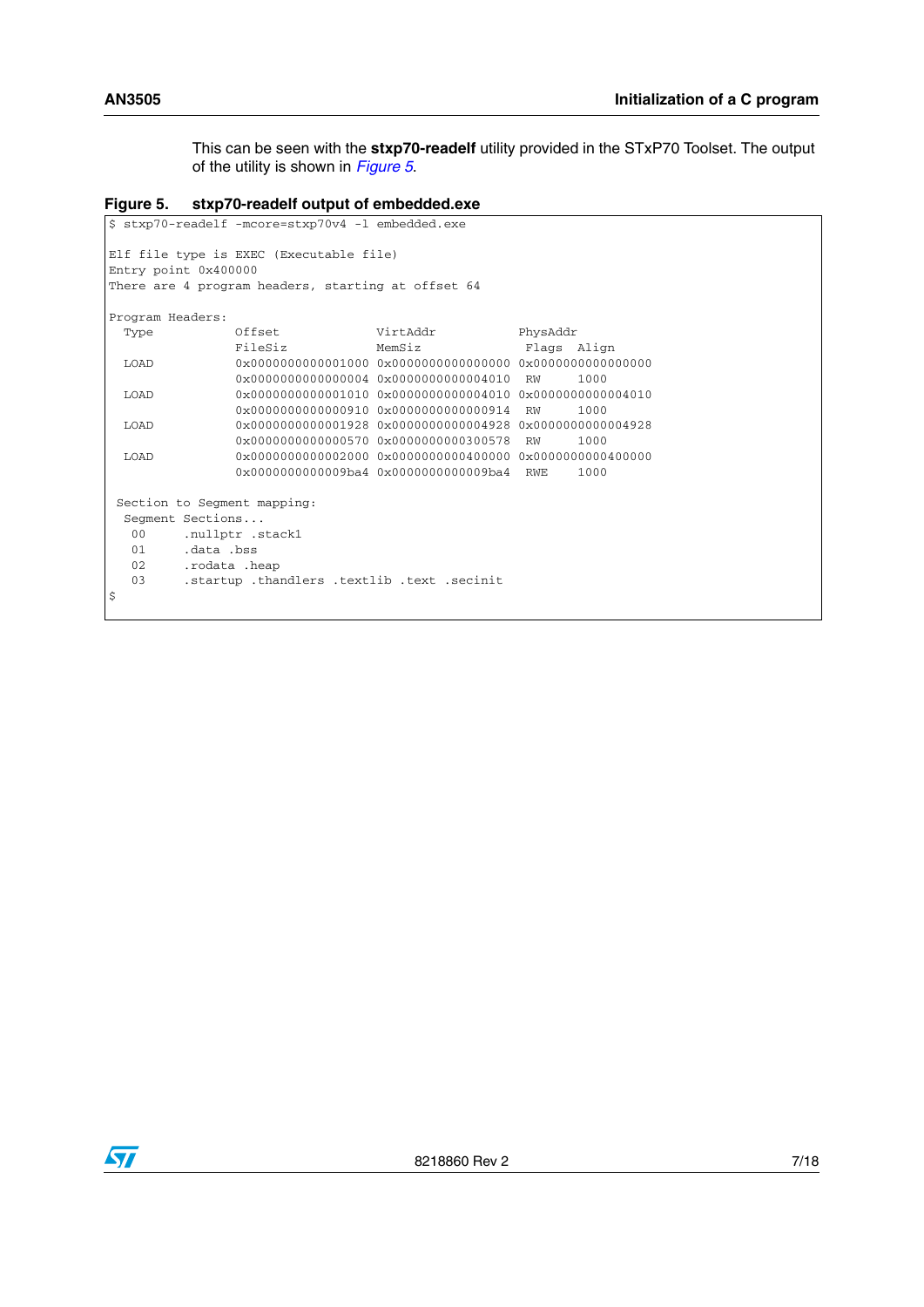### <span id="page-7-0"></span>**2.2 Initialization of global variable by the application**

An embedded application cannot use the debugger to initialize its global variables. Instead, modify the link script,  $sx\_valid$ . 1d, to place the LMA in ROM or Flash Memory. This means that the LMA has a different value to the VMA.

#### <span id="page-7-1"></span>**2.2.1 Link script**

MEMORY

Use the following procedure to create a modified version of the link script.

- 1. Copy the default  $sx$  valid. 1d file to the working directory and rename it embedded.ld.
- 2. Modify this file to correspond with the listing in *[Figure 6](#page-7-2)*. The modified lines are in **bold** text.

<span id="page-7-2"></span>**Figure 6. embedded.ld**

```
{
IDM (rw!x): org = 0x000000, len = 512K /* Internal Data Memory */IPM (rx) : org = 0x400000, len = 512K /* Internal Program Memory */
IROM (r!wx): org = 0x480000, len = 32K /* Internal ROM */
EXTSM (rwx) : org = 0x800000, len = 80M /* External System Memory */
}
ENTRY(__START_POINT)
SECTIONS
{
...
.text : { __stm_begin_text = .; *(.text); __stm_end_text = .; } > IPM
...
.secinit : { CREATE_SECINIT_TABLE ; __IROM = . ; } > IROM
...
.data : AT ( IROM) { * (.data) } > IDM
__IROM = ABSOLUTE(_IROM_BASE) + SIZEOF(.data);
...
}
```
This script now creates a new memory region called IROM that starts at  $0 \times 480000$  and is 32 Kbytes in length. The section contribution of .secinit has been moved up and augmented with the \_\_IROM symbol definition. The link script uses the symbol \_\_IROM as the next free location in the IROM memory region.

As with the standard link script  $sx\_valid$ .  $ld$ , this section contains the CREATE\_SECINIT\_TABLE macro contribution. This macro contribution is the generation of a table that contains two lists of secinit triplets (see *[Section 2.2.2](#page-8-0)* for details).

The script places the .data section LMA at \_\_IROM (using the AT key word), which is within the IROM memory region. The .data section VMA remains in the IDM memory region.

*Note: The toolset also provides a link script file sx\_valid\_embedded.ld that defines an IROM memory region and performs all necessary LMA locations. An application linked with this script is ready for standalone startup on silicon.* 

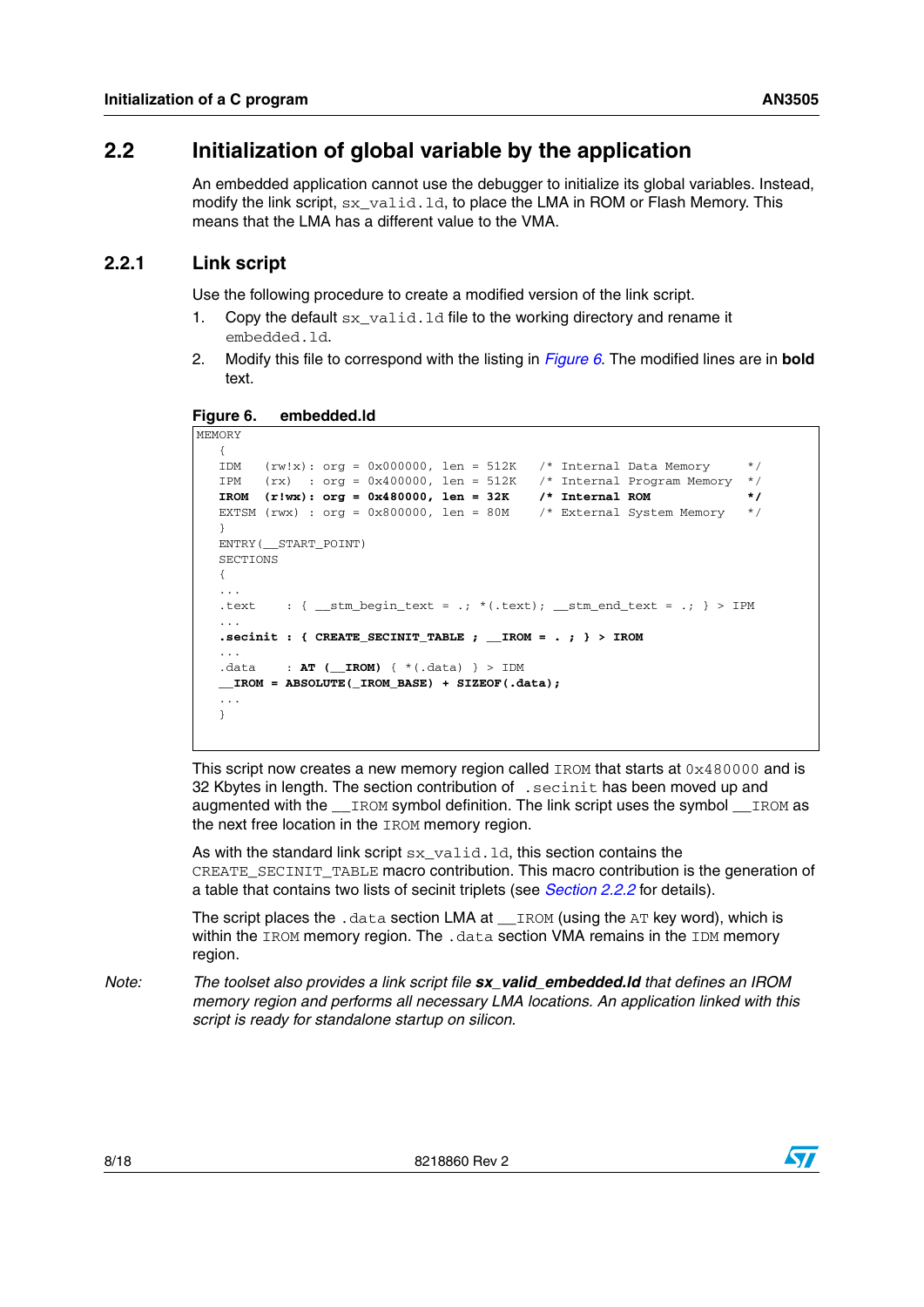#### <span id="page-8-0"></span>**2.2.2 ind\_crt0.S file structure**

The file ind\_crt0.S uses the information in the link script to initialize the .data section.

The code in ind\_crt0.S uses lists of **secinit** triplets to transfer the contents of memory from the LMA to the VMA. The code uses two types of secinit triplets:

- **info\_copy** triplets have the pattern {*VMA, LMA, size*} and copy *size* bytes from *LMA* to *VMA*
- **info\_clear** triplets have the pattern {*VMA, value, size*} and initialize *size* bytes starting at *VMA* with *value*

The **secinit** table is located through two symbols. These are managed by the linker:

- \_\_stm\_binfo\_copy for **info\_copy**
- \_\_stm\_binfo\_clear for **info\_clear**

The code responsible for the LMA to VMA copy is located in the  $ind$  crt $0c$ . S file and is listed in *[Figure 7](#page-9-0)*.

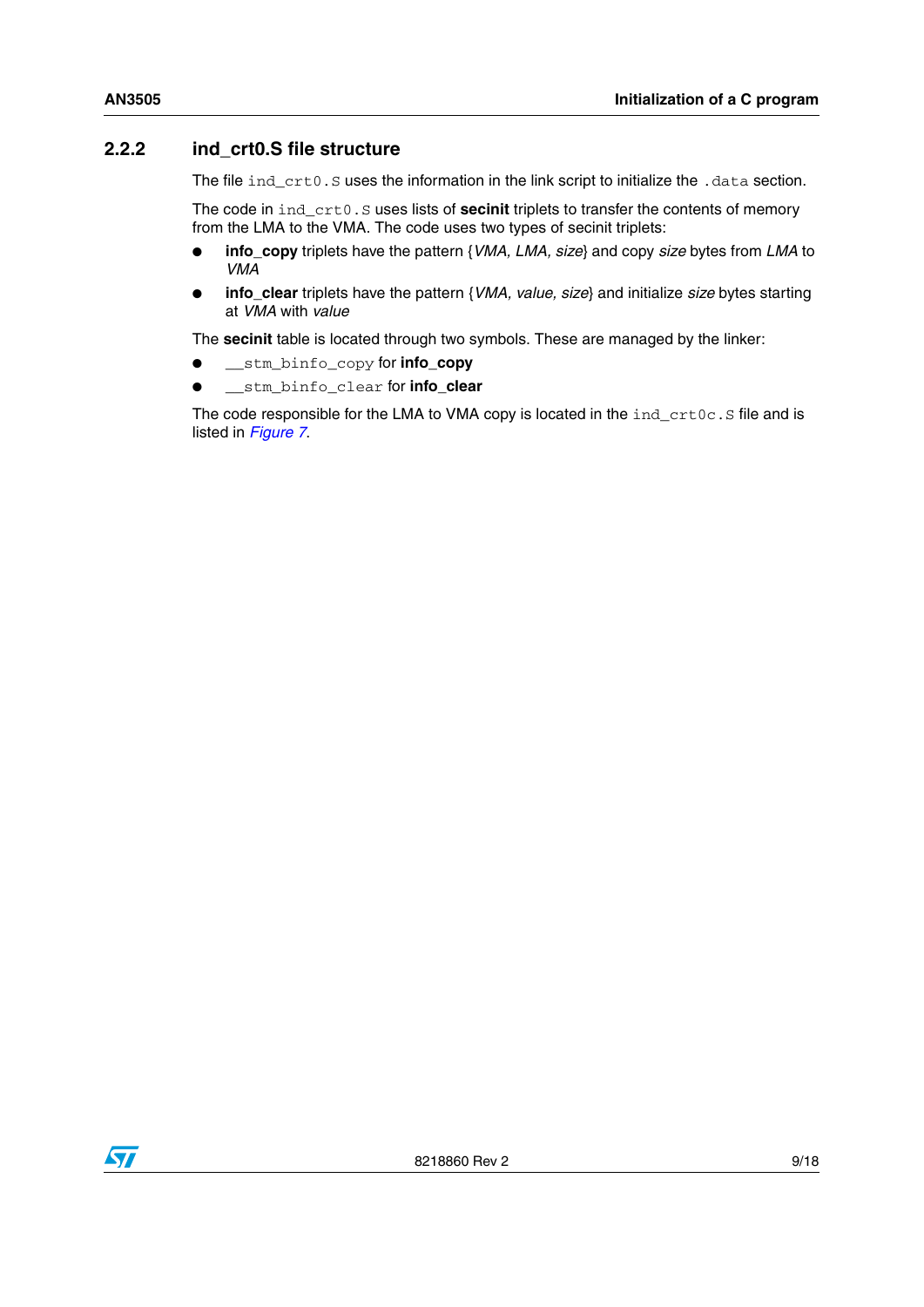<span id="page-9-0"></span>**Figure 7. Code for copying LMA to VMA**

```
// Equivalent C source code is in comments...
    // extern struct info_copy {
 // void * VMA;
 // void * LMA;
 // size_t size;
    // } * __stm_binfo_copy, * __stm_einfo_copy;
    // cp = &__stm_binfo_copy;
   makeabs r3, __stm_binfo_copy
   makeabs r4, __stm_einfo_copy
    // while( cp < &__stm_einfo_copy ) {
.while_test:
   cmpge g0, r3, r4
g0? jr .while_end
    // bcopy(cp->VMA,cp->LMA,cp->size);
   lw r0, \theta(r3!+4) lw r1, @(r3!+4)
    lw r2, @(r3!+4)
    cmplt g0, r2, 1
g0? jrgtudec g0, r2, .bcopy_end
.bcopy_start:
    lb r5, @(r1!+1)
    sb @(r0!+1), r5
g0? jrgtudec g0, r2, .bcopy_start
.bcopy_end:
    // cp++;
    // already done with lw above //
    // }
    jr .while_test
.while_end:
```
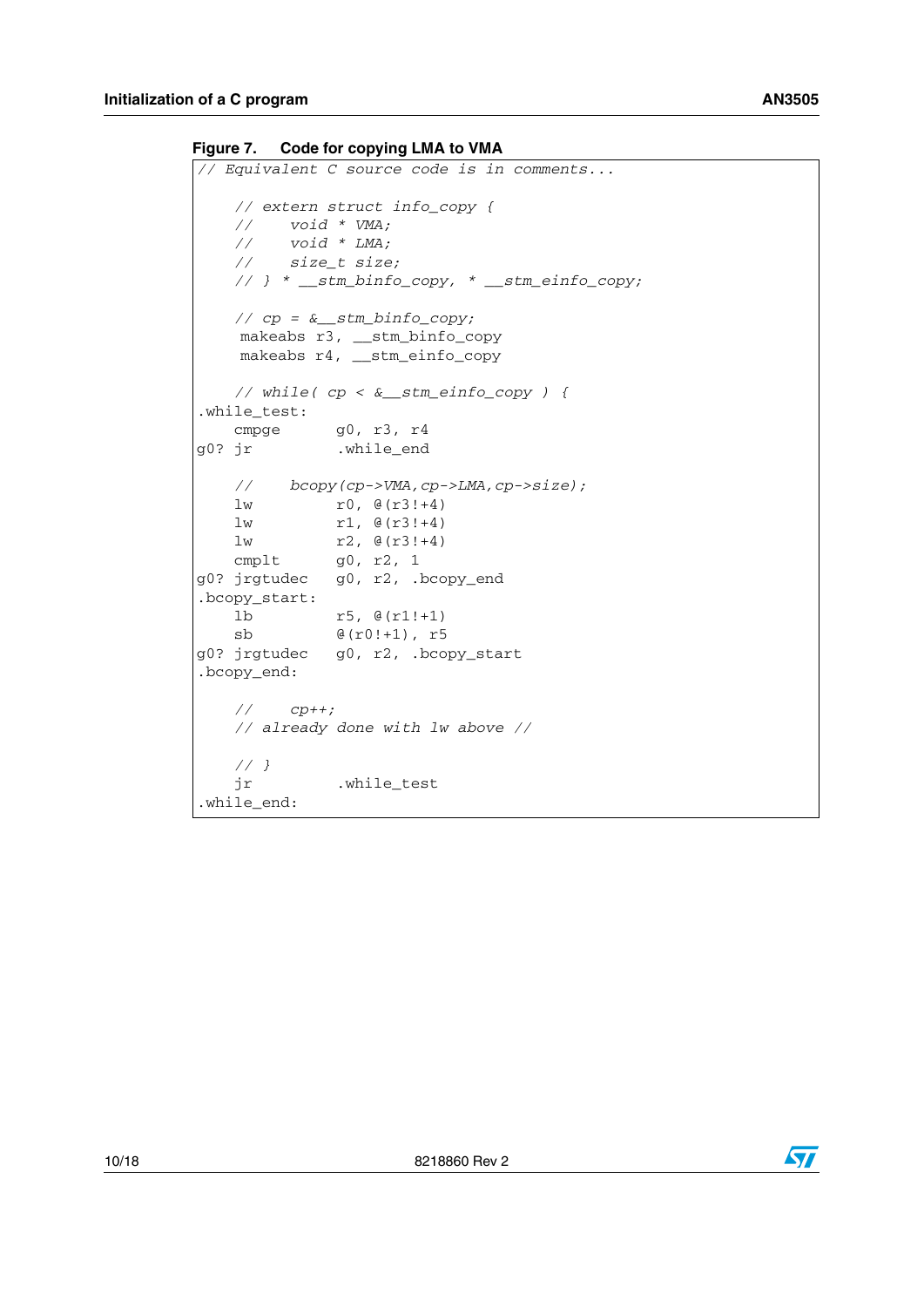The code responsible for clearing the VMA is also located in the  $ind$  crt $0c$ . S file and is listed in *[Figure 8](#page-10-0)*.

```
Figure 8. Code for clearing VMA
```

```
 // Equivalent C source code is in comments...
    // extern struct info_clear {
    // void * VMA;
    // int value;
    // size_t size;
    // } * __stm_binfo_clear, * __stm_einfo_clear;
   // cl = \& stm binfo clear;
    makeabs r3, __stm_binfo_clear
    makeabs r4, __stm_einfo_clear
   // while ( Cl < \& stm einfo clear ) {
.while test:
   cmpge q0, r3, r4g0? jr .while_end
    // memset(cl->VMA,vl->value,cl->size);
   1w r0, \theta(r3!+4)1w r1, \theta(r3!+4)lw r2, \theta(r3!+4) cmplt g0, r2, 1
g0? jrgtudec g0, r2, .memset_end
.memset start:
    sb @(r0!+1), r1
g0? jrgtudec g0, r2, .memset_start
.memset_end:
    // cl++;
    // already done with lw above //
    // }
    jr .while_test
.while end:
```
When  $crt0.s,$  ind  $crt0.S$  or both have been tuned for your application, build the executable with the following command-line:

stxp70cc -mcore=stxp70v4 -Mnostartup -g -o embedded.exe \ embedded.c your\_crt0.s your\_ind\_crt0.S embedded.ld

where your\_crt0.s and your\_ind\_crt.s are the customized versions of the two start up files, and embedded. 1d is the customized linker file.

In addition to providing the **info\_copy** and **info\_clear** routines, ind\_crt0.S can be customized for embedded applications that never return from the main routine. To do this, add  $-D$  \_\_EMBEDDED\_END\_ $=1$  to the ind\_crt0.S file compile line to indicate that the application never returns. (The default for this symbol is 0, indicating that the application does return.) If, when this symbol is set, the application does return to ind\_crt0.S, it is

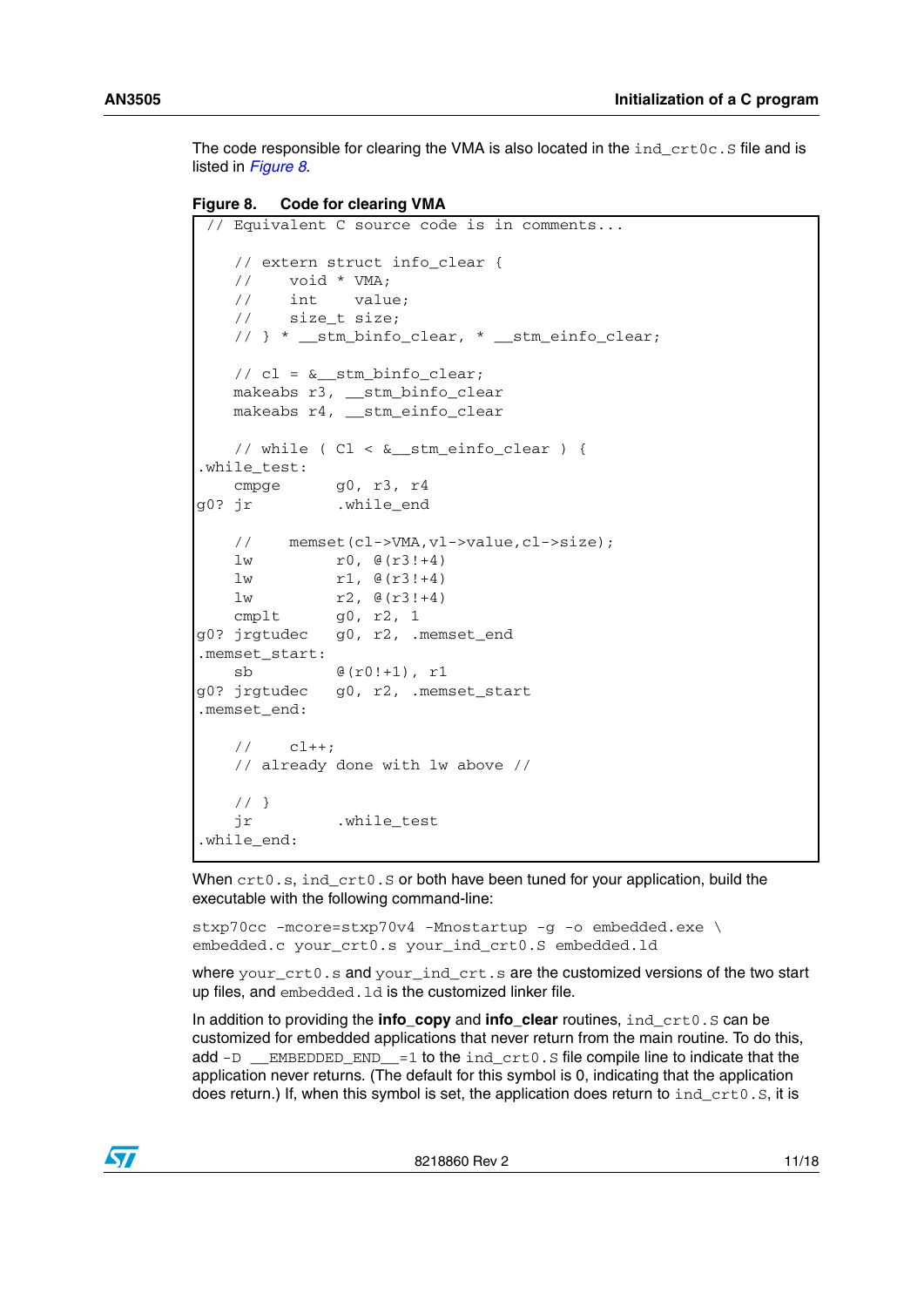simply placed into an endless loop. Setting EMBEDDED END to 1 significantly reduces the application's memory footprint.

#### <span id="page-11-0"></span>**2.2.3 Checking the LMA and VMA**

Use the utility **stxp70-readelf** to check the memory addresses of the newly built embedded.exe. *[Figure 9](#page-11-1)* gives an example of the output.

```
Figure 9. Output from stxp70-readelf
```

```
$ stxp70-readelf -mcore=stxp70v4 -l -W embedded.exe
Elf file type is EXEC (Executable file)
Entry point 0x400000
There are 8 program headers, starting at offset 64
Program Headers:
  Type Offset VirtAddr PhysAddr FileSiz MemSiz Flg Align
  LOAD 0x001000 0x0000000000400000 0x0000000000400000 0x009b96 0x009b96 R E 0x1000
  LOAD 0x00b000 0x0000000000480000 0x0000000000480000 0x000030 0x000030 RW 0x1000
  LOAD 0x00c000 0x0000000000000000 0x0000000000480030 0x000004 0x000004 RW 0x1000
  LOAD 0x00c210 0x0000000000000210 0x0000000000480034 0x000910 0x000910 RW 0x1000
  LOAD 0x00d010 0x0000000000000010 0x0000000000480040 0x000000 0x000200 RW 0x1000
  LOAD 0x00cb20 0x0000000000000b20 0x0000000000480944 0x000000 0x000004 RW 0x1000
  LOAD 0x00cb28 0x0000000000000b28 0x0000000000480944 0x000570 0x000570 R 0x1000
  LOAD 0x00e000 0x0000000000800000 0x0000000000800000 0x000000 0x004000 RW 0x1000
  Section to Segment mapping:
  Segment Sections...
   00 .startup .thandlers .textlib .text
  01 .secinit<br>02 .nullptr
  02 .nullptr<br>03 .data
          03 .data
   04 .stack1 .stack2 .stack3 .stack4
   05 .bss
  06 .rodata<br>07 heap
         heap.
$
```
This report shows that:

- the .startup .thandlers .textlib .text section segment starts at address 0x400000
- the LMA of the  $.$  data section (section #3) is placed in the IROM memory region at address 0x480034
- the run-time location (VMA) of the .data section is  $0x4010$  (that is, in the IDM memory region, immediately following the stack defined by the .stack1 section)
- the **secinit** tables (section #1) are located at 0x480000, and both LMA and VMA of **secinit** are the same.

This new executable file can be debugged using the simulator. In this case, however, the debugger still initializes the VMA section and leaves the LMA empty. The reason for this is that the LMA content is not related to an ELF section, so the debugger is unable to fill in the corresponding memory areas by itself.

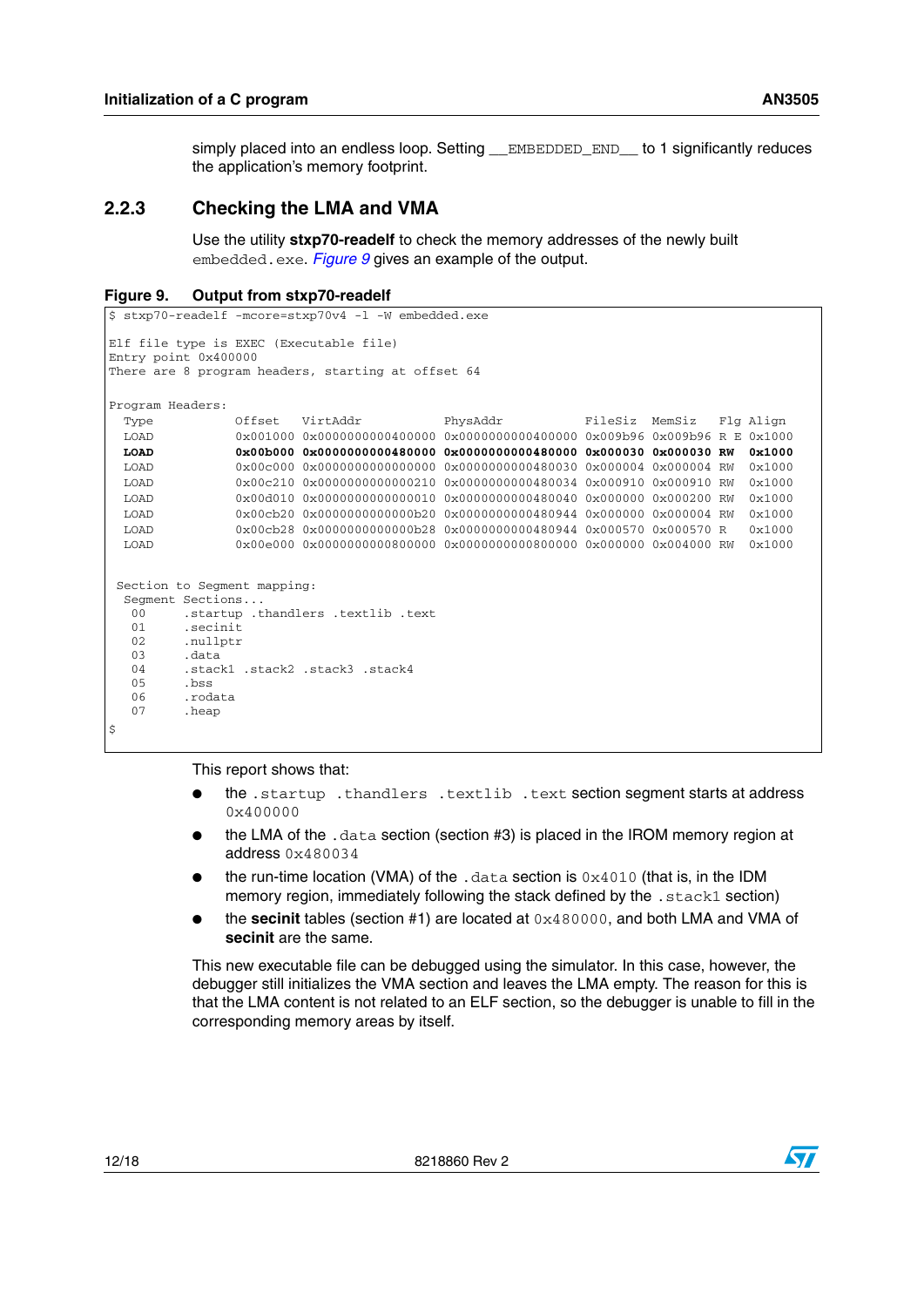### <span id="page-12-0"></span>**3 Debugging an embedded application**

At this point, you have produced an ELF file designed to perform its own initialization; the final step is to check whether or not initialization has been properly achieved.

As stated in *[Section 2.1 on page 5](#page-4-1)*, by default, the STxP70 runner (**sxrun**), and the STxP70 debugger (**sxgdb**) copy ELF sections directly in VMA, which means that an application built to be embedded still runs successfully using the debugger or runner. This situation does not reflect the circumstances under which a purely embedded application is designed to be initialized. Also, in this case, copying bytes from LMA to VMA is deactivated in the startup code. This is done to achieve greater efficiency.

When a debugger or runner is connected to the application, use the command line switch on=embedded to enable the LMA to VMA copying at startup. This switch instructs the debugger to copy the data at LMA and activate the startup code to copy that data to VMA.

The following command line invokes the debugger and enables "embedded" behavior to copy the startup code from the LMA to VMA even though the debugger is connected.

sxgdb -on=embedded -target=default embedded.exe

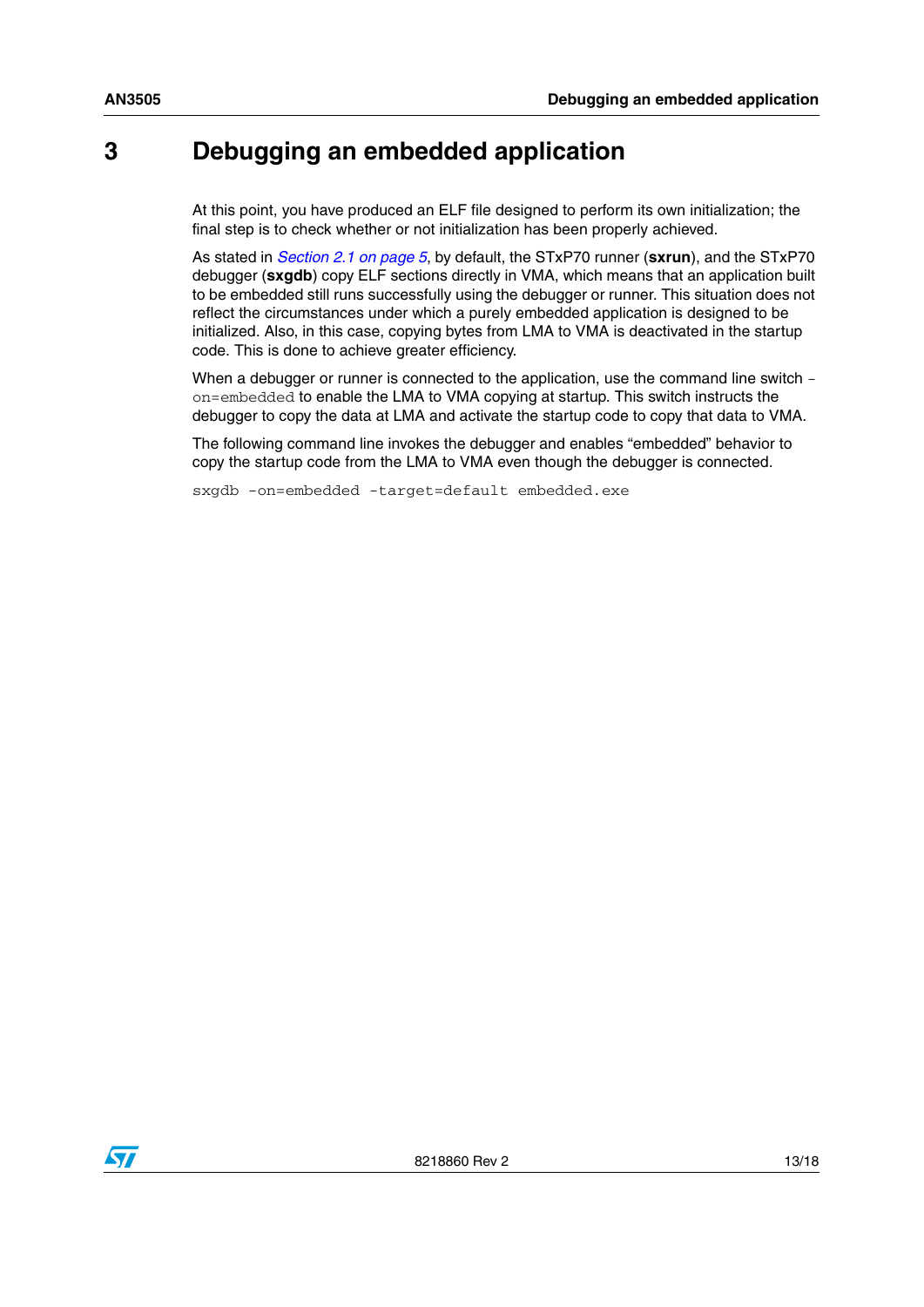In STWorkbench, add the -on=embedded option in the **Debugger configuration** tab, **More debugger options** section, **More options** field. See *[Figure 10](#page-13-0)*.

<span id="page-13-0"></span>

|  | Figure 10. Setting the -on=embedded option in STWorkbench |
|--|-----------------------------------------------------------|
|--|-----------------------------------------------------------|

| $\vert x \vert$<br>$\overline{z}$ Debug                                                                                                                                                                                                                                               |                                                                                                                                                                                                                                                                                                                                                                                                                                                                                                                                                                                                                                                                                                  |                       |  |  |  |  |
|---------------------------------------------------------------------------------------------------------------------------------------------------------------------------------------------------------------------------------------------------------------------------------------|--------------------------------------------------------------------------------------------------------------------------------------------------------------------------------------------------------------------------------------------------------------------------------------------------------------------------------------------------------------------------------------------------------------------------------------------------------------------------------------------------------------------------------------------------------------------------------------------------------------------------------------------------------------------------------------------------|-----------------------|--|--|--|--|
| Create, manage, and run configurations<br>Create a configuration that will debug a STxP70 program with debugger.                                                                                                                                                                      |                                                                                                                                                                                                                                                                                                                                                                                                                                                                                                                                                                                                                                                                                                  |                       |  |  |  |  |
| <b>BRXER</b><br>type filter text<br>C/C++ Attach to Local Appl<br>C/C++ Local Application<br>$C/C++$ Postmortem debugg<br>C GDB Hardware Debugging<br>El- ST Applications<br>$\overline{(-477)}$ STxP70 Debug C/C++ /<br>$\sqrt{27}$ embedded<br>$-4\overline{v}$ STxP70 Debug C/C++/ | Name: embedded<br>Main (69: Arguments 775 Environment 1%: Debugger \ 15 / Source   Common<br>Debugger: STxP70 GDB Debugger<br>$\overline{\vee}$ Stop on startup at: start<br>Advanced<br><b>Debugger Options</b><br>Main<br>Shared Libraries<br>GDB debugger<br>sxodb<br>GDB command file:<br>Debugger option<br>Disable Core Check Consistency<br>More debugger options<br>More options:   -on-embedded<br>Target celection<br>Extension<br>$\Box$ fpx<br>Target<br>$\Box$ admX<br>default<br>$\overline{\phantom{a}}$<br>$\Box$ DEX<br><b>OCE Configuration</b><br>$\vert \cdot \vert$<br>$\overline{\triangledown}$ Disable NMIs when core is stopped  OCE Priority: $\left. \bullet \right $ | ۰<br>Browse<br>Browse |  |  |  |  |
| $\blacktriangleright$<br>Filter matched 7 of 8 items                                                                                                                                                                                                                                  | Apply                                                                                                                                                                                                                                                                                                                                                                                                                                                                                                                                                                                                                                                                                            | Revert                |  |  |  |  |
| $\circledR$                                                                                                                                                                                                                                                                           | Debug                                                                                                                                                                                                                                                                                                                                                                                                                                                                                                                                                                                                                                                                                            | Close                 |  |  |  |  |

The debugger stops the the \_start label. Inspecting the memory at variable location A shows that the memory content is 0, that is, the variable is not initialized.

Set a breakpoint on main and then run the application. The memory at variable location A now contains an array with values from 0 to 9.

To examine this process in more detail, restart the application at set a breakpoint at \_\_stm\_ind\_crt0. This symbol is the entry point of the ind\_crt0.S file. Stepping through the code in this file demonstrates the **info\_copy** and **info\_clear** copying operations.

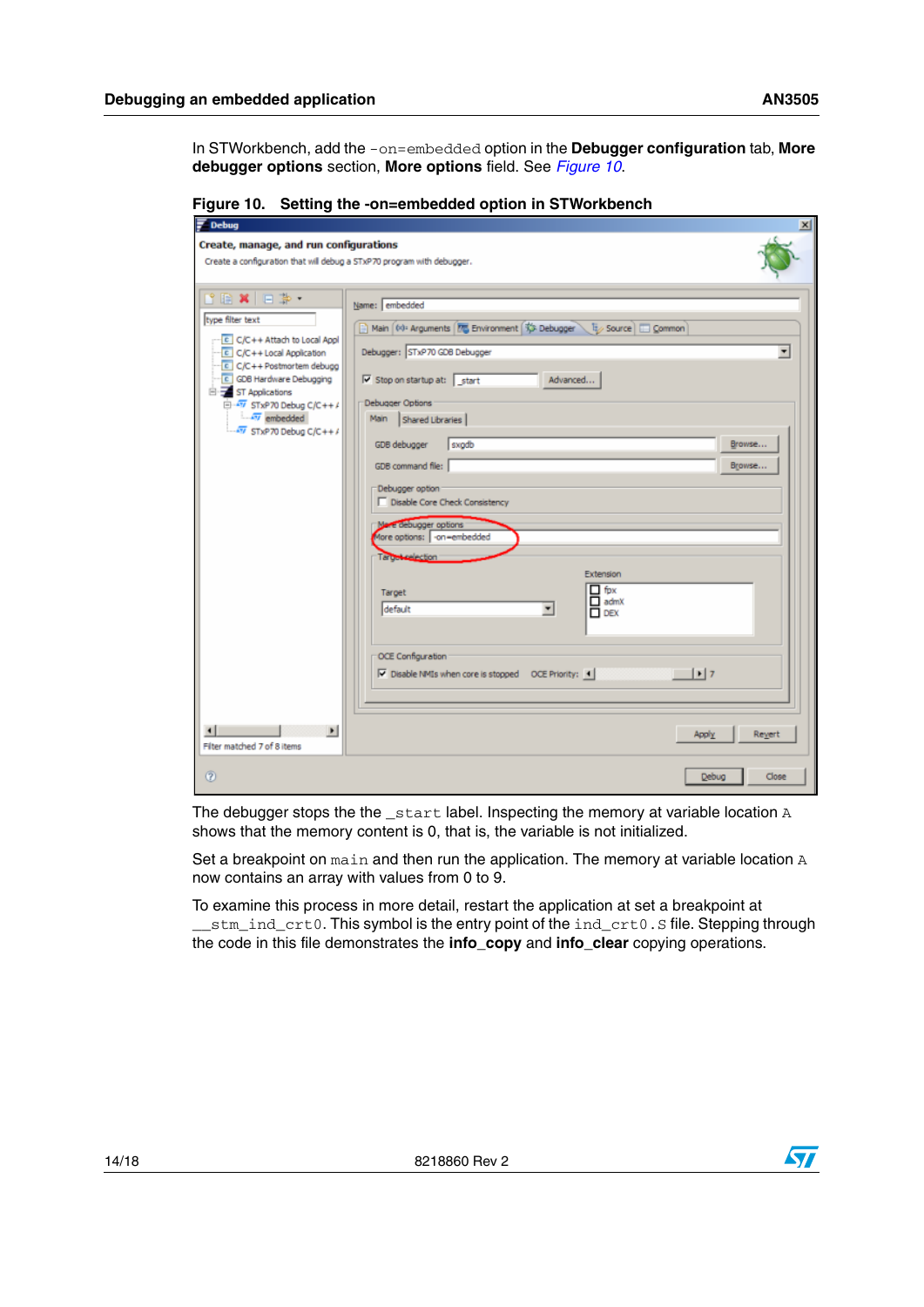### <span id="page-14-0"></span>**4 Creating binary executable image in formats other than ELF**

The toolset provides the utility **stxp70-objcopy** for converting files from ELF format to other formats such as S-REC, I-HEX or BIN.

S-REC: Motorola S-Record format. Files in this format usually have the extension .s19. Use the following command line to convert ELF format to S-REC format:

stxp70-objcopy -O srec embedded.exe embedded.s19

I-HEX: Intel Hex format. Files in this format usually have the extension .  $hex.$  Use the following command line to convert ELF format to I-HEX format:

stxp70-objcopy -0 ihex embedded.exe embedded.hex

BIN: Binary format. Files in this format usually have the extension. bin. Use the following command line to convert ELF format to BIN format:

stxp70-objcopy -0 bin embedded.exe embedded.bin

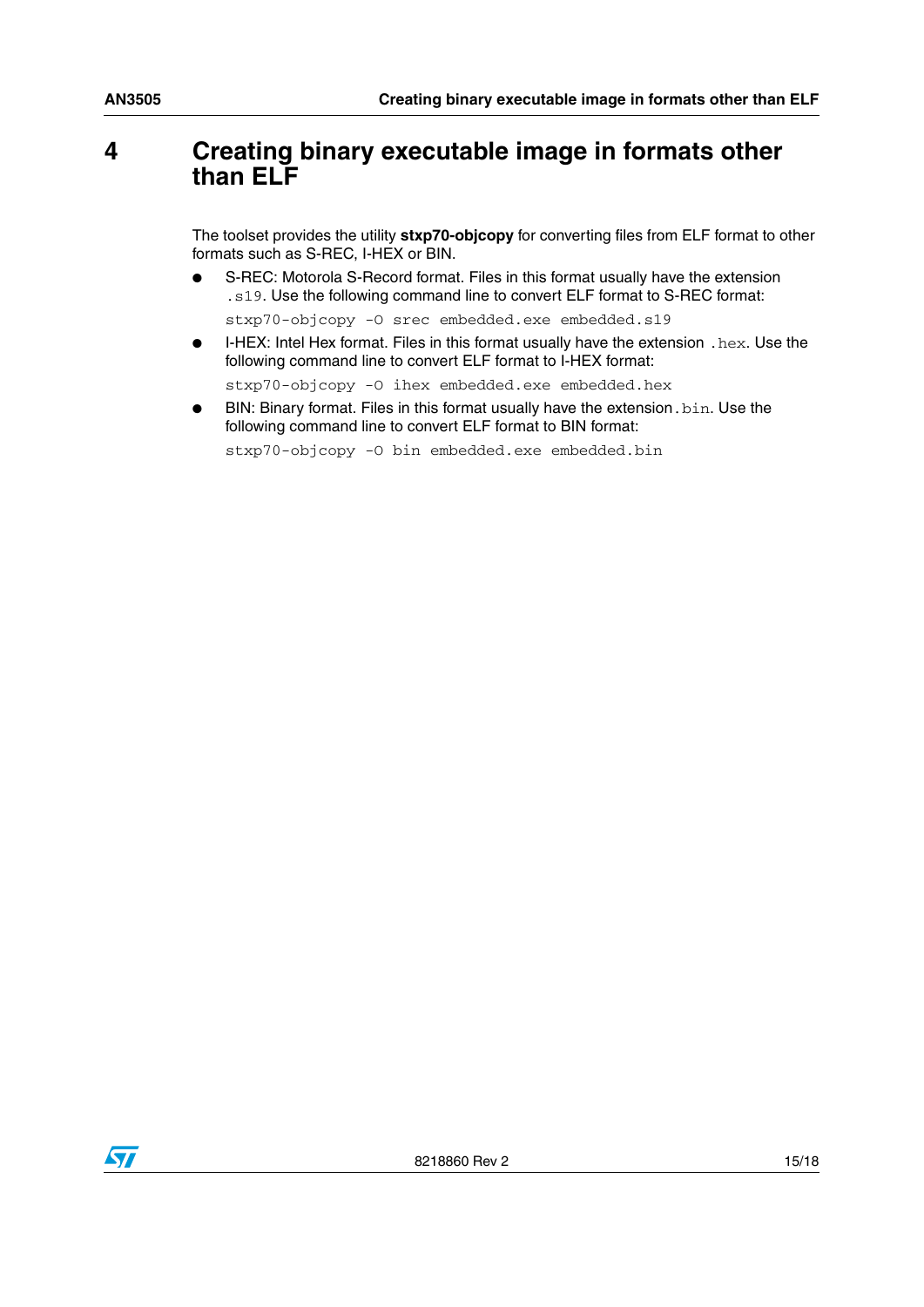### <span id="page-15-0"></span>**5 Putting all the elements together**

To embed a software application:

- customize the link file in case the application needs to initialize itself (see *[Section 2.2.1](#page-7-1)  [on page 8](#page-7-1)*)
- customize the crt0.s file so that the processor is properly initialized (see *[Section 2.2.2 on page 9](#page-8-0)*)
- create the final image of the overall application, using S-REC, IHEX or BIN format (see *[Chapter 4 on page 15](#page-14-0)*)

If the application running on the STxP70 processor must be downloaded from an host processor (for example, an ARM processor), it is possible that some of these file manipulations cannot be carried out. To overcome this limitation, create a loader on the host processor that copies all the ELF sections of the STxP70 application to their correct destinations. This makes the software running on the host a little more complex, but avoids the need to modify the link script file.

The user is responsible for deciding which method to use to build the application.

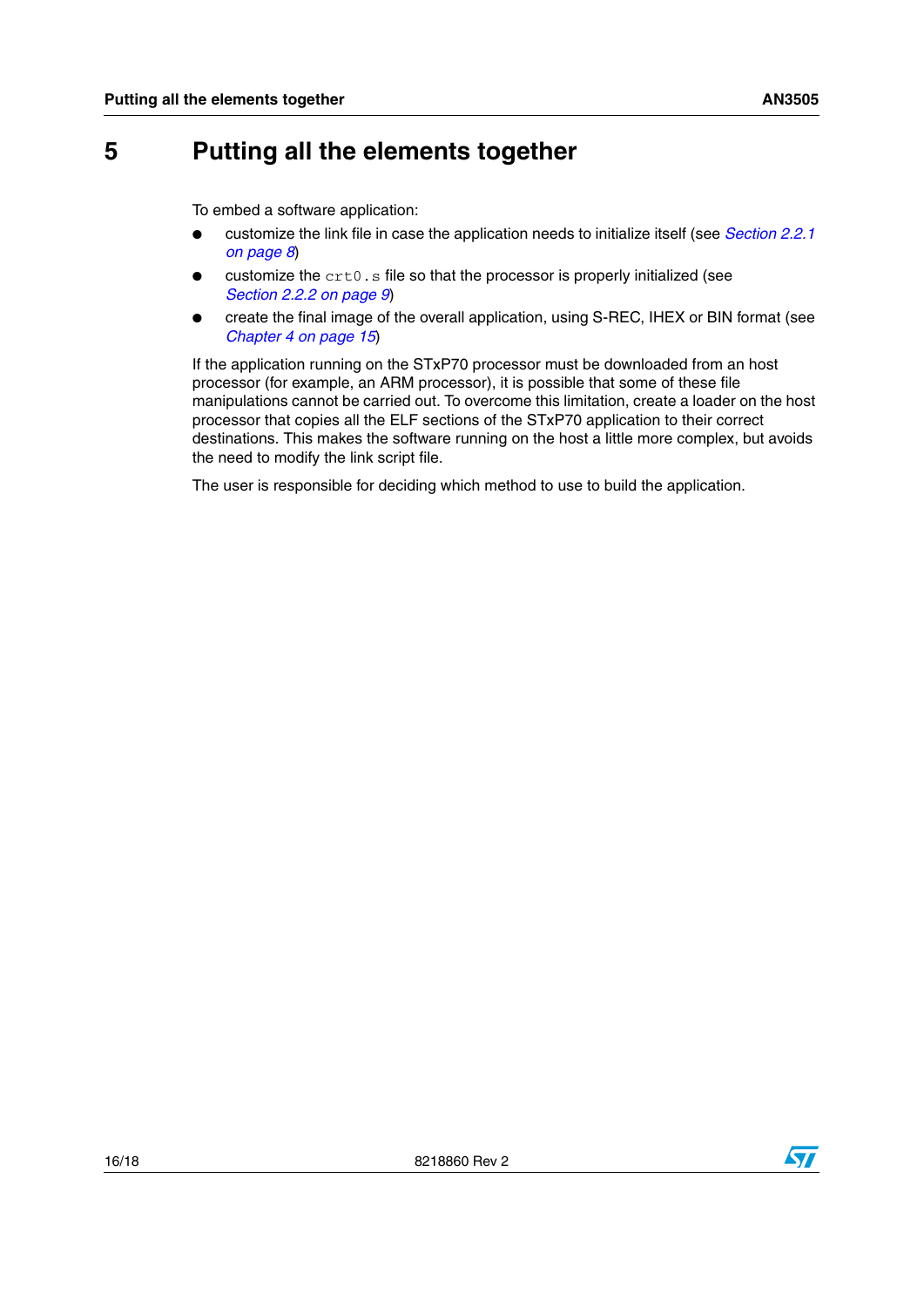## <span id="page-16-0"></span>**6 Acknowledgements**

Intel<sup>®</sup> is a trademark of Intel Corporation in the U.S. and other countries. MOTOROLA® is a registered trademark of Motorola Inc in the U.S. ARM® is a registered trademark of ARM Limited in the EU and other countries.

### <span id="page-16-1"></span>**7 Revision history**

| Table 1. | <b>Document revision history</b> |  |
|----------|----------------------------------|--|
|----------|----------------------------------|--|

| <b>Date</b> | <b>Revision</b> | <b>Changes</b>            |
|-------------|-----------------|---------------------------|
| 07-Oct-2009 |                 | I Initial release.        |
| 31-Jan-2013 |                 | Update for Toolset 2012.2 |